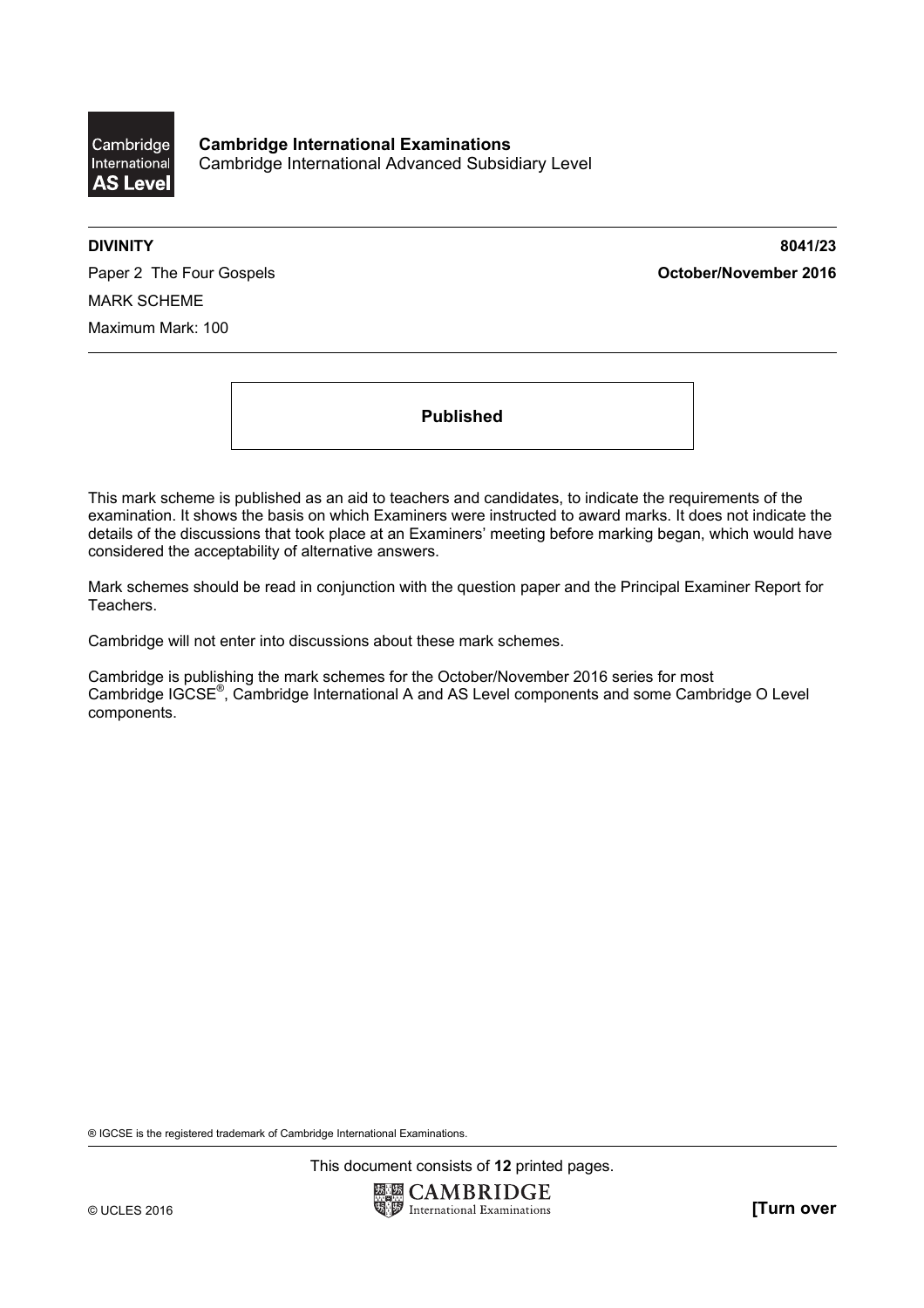| Page 2 $ $ | <b>Mark Scheme</b>                                       | <b>Syllabus</b> | <b>Paper</b> |
|------------|----------------------------------------------------------|-----------------|--------------|
|            | Cambridge International AS Level - October/November 2016 | 8041            |              |

Candidates are expected to show 'ability to organise and present information, ideas, descriptions and arguments clearly and logically' and to write their answers 'in continuous prose'. A good essay answers the question holistically; the interpretation and comparison of issues will be demonstrated in the course of explanation and analysis of the relevant material, and thus evidence of the fulfilment of the assessment objectives will be inextricably interwoven. Marks are always awarded for the two assessment objectives which, when combined, produce a mark which is appropriate for the overall grade descriptions.

**NB.** Any response which is appropriate (i.e. a response to a reasonable interpretation of the question) is assessed according to the extent to which it meets the syllabus requirements and fulfils the objectives, conforming to the mark band descriptions.

The descriptions are cumulative, i.e. a description at one band builds on or improves the description at lower bands. Not *all* the qualities listed in a band may be demonstrated in an answer for it to fall within that band (some of the qualities are alternatives and therefore mutually exclusive).

# **ASSESSMENT OF OBJECTIVES**

The examination will assess the candidate's ability:

- **1 To demonstrate knowledge and understanding of the main approaches to the aspects of religion specified in their chosen area through the selection, explanation and interpretation of relevant material (60%).** 
	- 0 none evident
	- 1–2 very limited/serious inaccuracies and/or relevance/completely unacceptable quality of language
	- 3–4 some significant omissions/some knowledge but no attempt at explanation of interpretation/very poor quality of language
	- 5 knowledge and understanding partial and insufficient/any explanation attempted betrays poor understanding/interpretation incorrect/definite evidence of a serious error which outweighs otherwise acceptable demonstration of knowledge and understanding/poor quality of language
	- 6 some irrelevance but sufficient material present/quality of explanation basic/interpretation limited but attempted/significant error(s) of fact but otherwise promising/quality of language fair
	- 7–8 mostly accurate and relevant/evidence that knowledge and understanding are wider than merely basic/competent handling of material/reasonable quality of language
	- 9–10 accurate, comprehensive, apposite, largely coherent/good quality of language
	- 11–12 selection of material is wide and detailed and is restricted to the relevant/explanation shows full understanding/interpretative skills well evidenced/excellent quality of language
	- 13–15 sophisticated in explanation and interpretation of scholarship; outstandingly mature in approach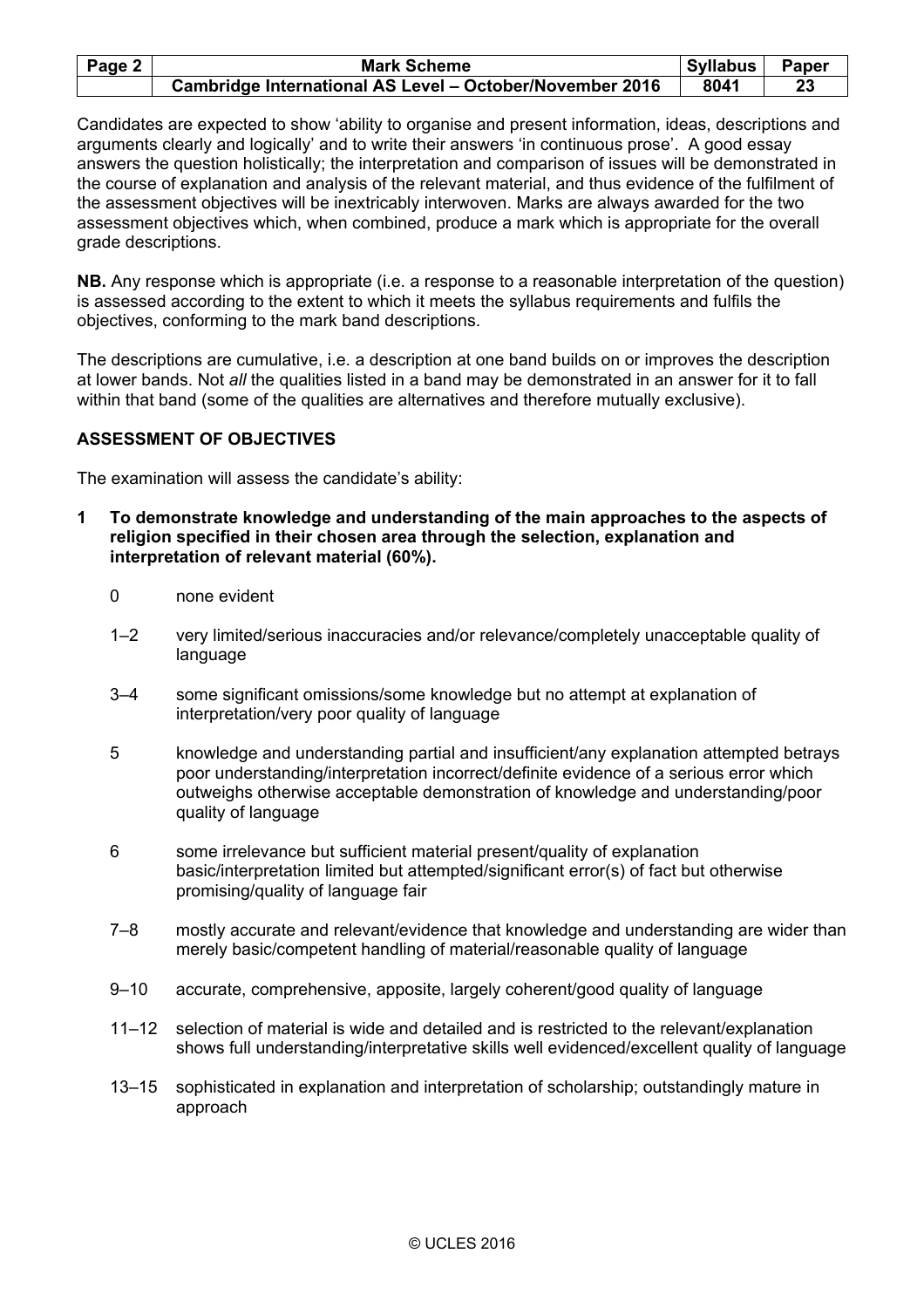| Page $3 \mid$ | <b>Mark Scheme</b>                                              | <b>Syllabus</b> | <b>Paper</b> |
|---------------|-----------------------------------------------------------------|-----------------|--------------|
|               | <b>Cambridge International AS Level - October/November 2016</b> | 8041            |              |

#### **2 To analyse and evaluate the issues that arise from a consideration of a mainstream academic study in their chosen area, using an appropriate quality of language (40%)**

 Evaluative ability will be assessed on the quality of the reasoning and evidence used to arrive at a position rather than the position itself. It is thus impracticable to include likely responses in this area in the outlines

- 0 none evident
- 1 only vestigial evidence/largely incoherent/completely unacceptable quality of language.
- 2 very little evidence/serious misapprehensions and inaccuracies/poorly structured/very poor quality of language
- 3 very limited and largely unsuccessful/analysis very restricted/judgement not supported by evidence/poor quality of language
- 4 attempted, but limited or only partially successful/a few glimpses of genuine ability/quality of language fair
- 5 some evidence of ability/reasonable attempt to analyse and evaluate/fairly wellstructured/some skill at communication/reasonable quality of language
- 6 having identified them, analyses and evaluates the main relevant opinions competently/logically structured / good quality of language
- 7 some well-grounded insights and judgements/coherently and systematically constructed/excellent quality of language
- 8+ personal insights and independent thought/sophistication and elegance in expression, construction and quality of language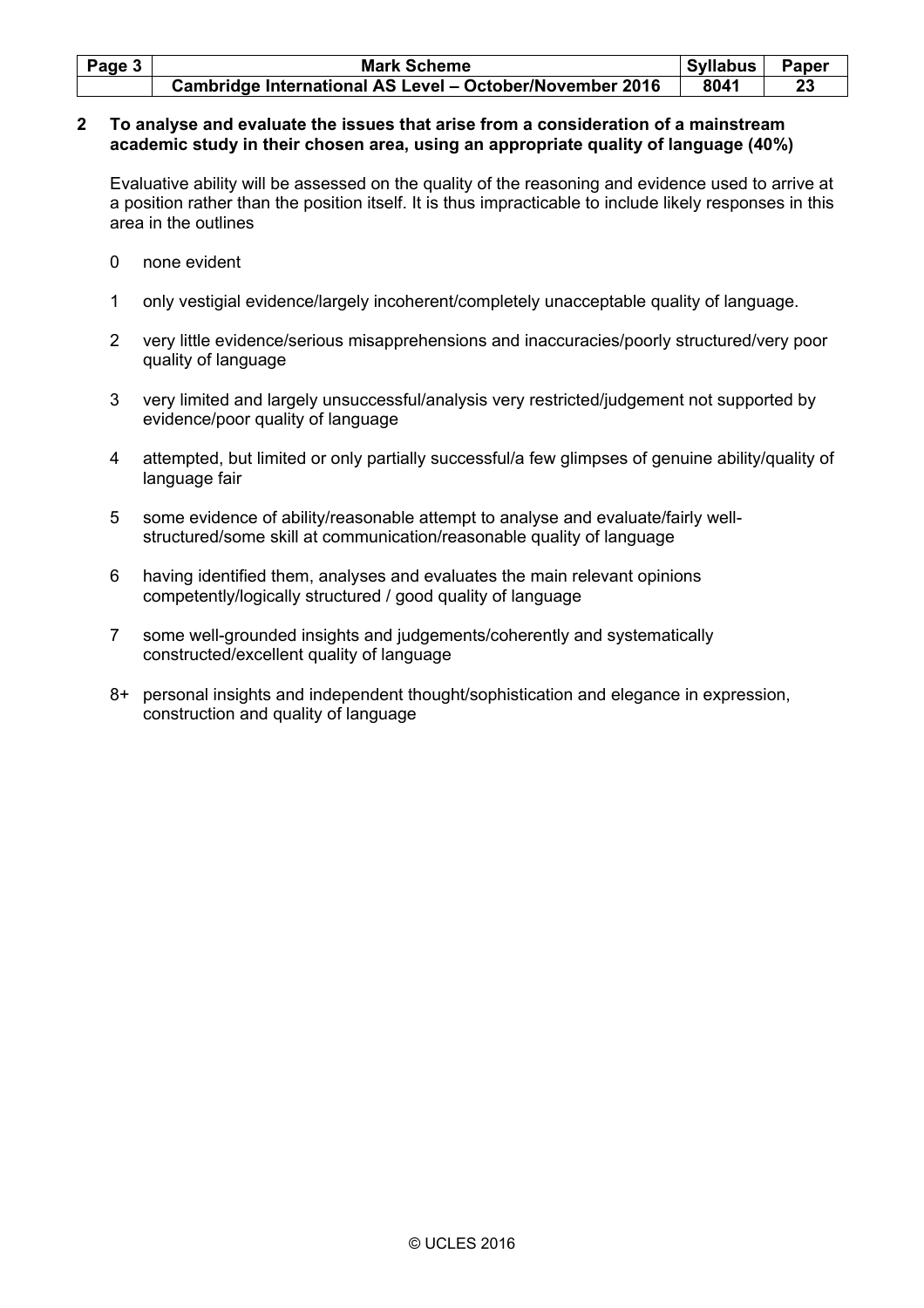| Page 4 | <b>Mark Scheme</b>                                       | Syllabus | Paper |
|--------|----------------------------------------------------------|----------|-------|
|        | Cambridge International AS Level - October/November 2016 | 8041     |       |

#### **3 To organise and present information, ideas, descriptions and arguments clearly and logically, taking into account the use of grammar, punctuation and spelling.**

In essay answers, the organisation and presentation is inherent in the quality of the coherence and progression of the exposition; grammar, punctuation and spelling make a slightly less direct contribution to it but must be taken into account.

 The overall mark for a question (all are allotted 25 marks) reflects the descriptions below, which are cumulative, with due allowance being made for variation between the levels achieved in the two objectives, and reflecting their weightings:

- 0 answer absent/completely irrelevant
- 1 4 largely irrelevant/very short/in note form making very few significant points/completely unacceptable quality of language
- 5 7 unfinished and without much potential/high level of inaccuracy outweighing accurate material/high level of irrelevance but makes some creditable points/in note form which might have been developed into an acceptable essay of moderate quality/very poor quality of language
- 8 9 short/immature/limited knowledge/unable to create a coherent argument/poor quality of language
- 10–11 basic factual knowledge accurate and sufficient/largely relevant/analysis, critical ability, reasoning limited but occasionally attempted/has seen the main point of the question/a promising start but finished in note form/quality of language fair but limited
- 12–13 accurate factual knowledge slightly wider than just basic/in general sticks to the point/fairly complete coverage of the expected material/competent handling of main technical vocabulary/some evidence of reading/glimpses of analytical ability/fairly wellstructured/moderate quality of language
- 14–15 good and accurate factual knowledge/coherently constructed/some telling points made/definite evidence of reading/displays analytical ability/includes all the expected main points/competent handling of technical vocabulary/shows some knowledge of critical scholarship/understands what the question is looking for/reasonable quality of language
- 16–17 evidence of wide reading/quotes scholars' views fairly accurately/addresses the substance of the question confidently/is familiar with different schools of religious thought/good quality of language
- 18–19 up-to-date, accurate and comprehensively demonstrated knowledge of reputable schools of scholarly and religious thought/coherently and systematically constructed/well-informed evaluative judgements/in complete control of the material/excellent quality of language
- 20+ can compare, contrast and evaluate the views of scholars and schools of religious thought/personal insights and independent thought evident/outstanding maturity of thought and approach [for an 18 year-old]/sophistication and elegance in expression, construction and quality of language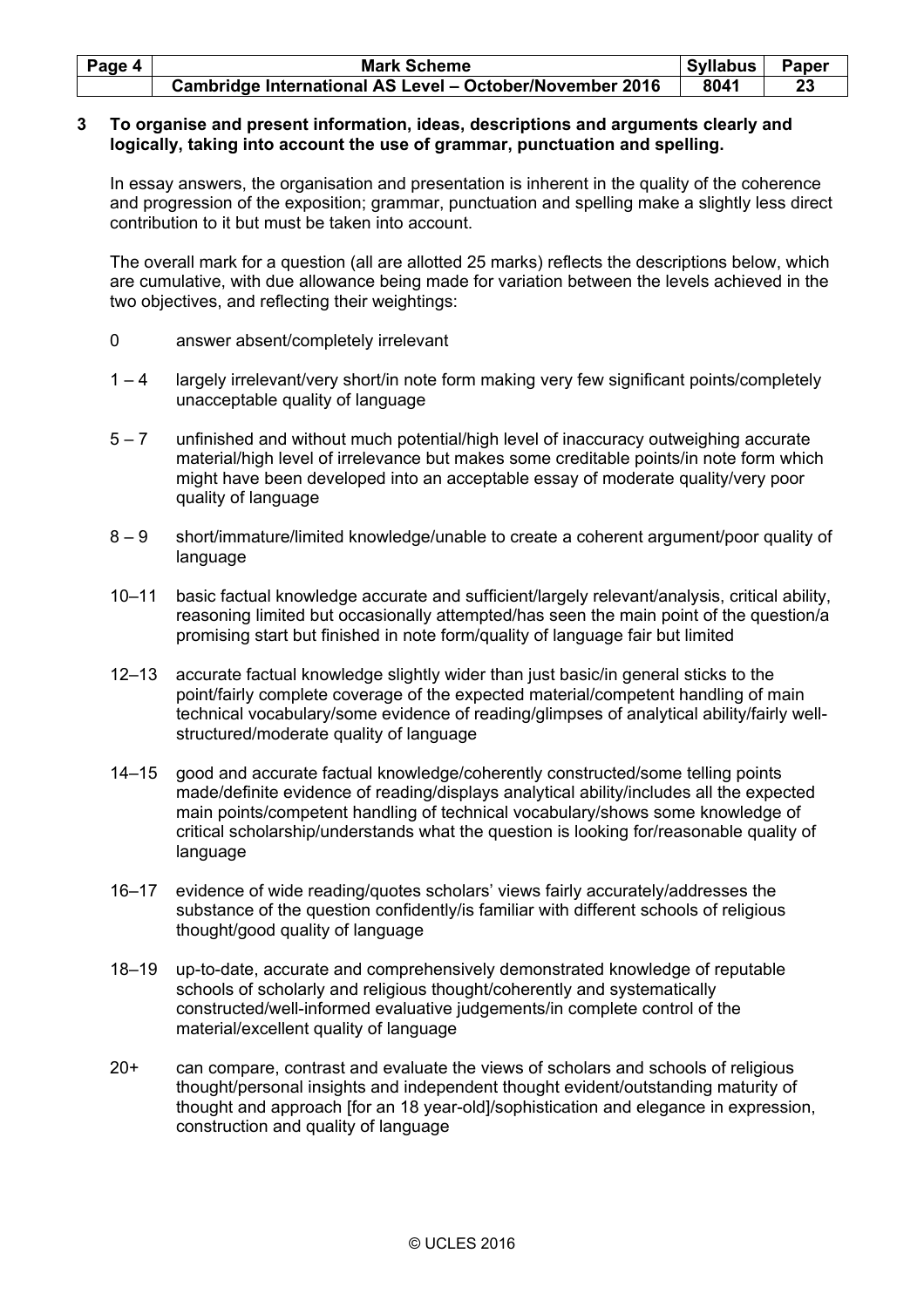| Page 5 | <b>Mark Scheme</b>                                              | <b>Syllabus</b> | Paper |
|--------|-----------------------------------------------------------------|-----------------|-------|
|        | <b>Cambridge International AS Level - October/November 2016</b> | 8041            |       |

# **Question 1**

Only the RSV text is used in the mark scheme.

The points given below are by no means exclusive and examiners will credit all valid responses to the question.

 **(a) They do all their deeds to be seen by men; for they make their phylacteries broad and their fringes long, and they love the place of honour at feasts and the best seats in the synagogues, and salutations in the market places, and being called rabbi by men. (Matthew 23:5–7)**

Context: Discourse against the Pharisees in the last section of the main part of the Gospel.

Points:

- only in Matthew, but links with 6:1ff
- who are they? some discussion concerning the Pharisees hypocrisy
- phylacteries and fringes? significance hem being broad and long
- identification of phylacteries two leather boxes worn around the head and the left forearm of a Jewish male in worship – containing Tefillin: scrolls of Torah passages taken from Exodus and Deuteronomy
- meaning and significance of 'rabbi' 'teacher'
- contrast with the message of Jesus about humility and service
- **(b) So when Pilate saw that he was gaining nothing, but rather that a riot was beginning, he took water and washed his hands before the crowd, saying, "I am innocent of this man's blood: see to it yourselves." (Matthew 27:24)**

 Context: The trial of Jesus before Pilate who has seen his offer to release Jesus instead of Barabbas rejected by the crowd.

Points:

- only in Matthew.
- Comment on Pilate he was known to be a weak ruler and went on to lose his position because of this weakness.
- comment on 'saw that he gained nothing'
- It is very unlikely Pilate would have performed this action, thus we have to consider why Matthew included it – washing hands as a sign of innocence is a Jewish act rather than a Roman one.
- Could this be the foundation of the anti-Semitism?

#### **(c) And he preached, saying, "After me comes he who is mightier than I, the thong of whose sandals I am not worthy to stoop down and untie. I have baptized you with water; but he will baptize you with the Holy Spirit." (Mark 1:7–8)**

 Context: From the description of John the Baptist and his ministry at the beginning of the gospel.

Points:

- Who is preaching? And who is coming after?
- Significance of what is said about someone coming after ... John the forerunner.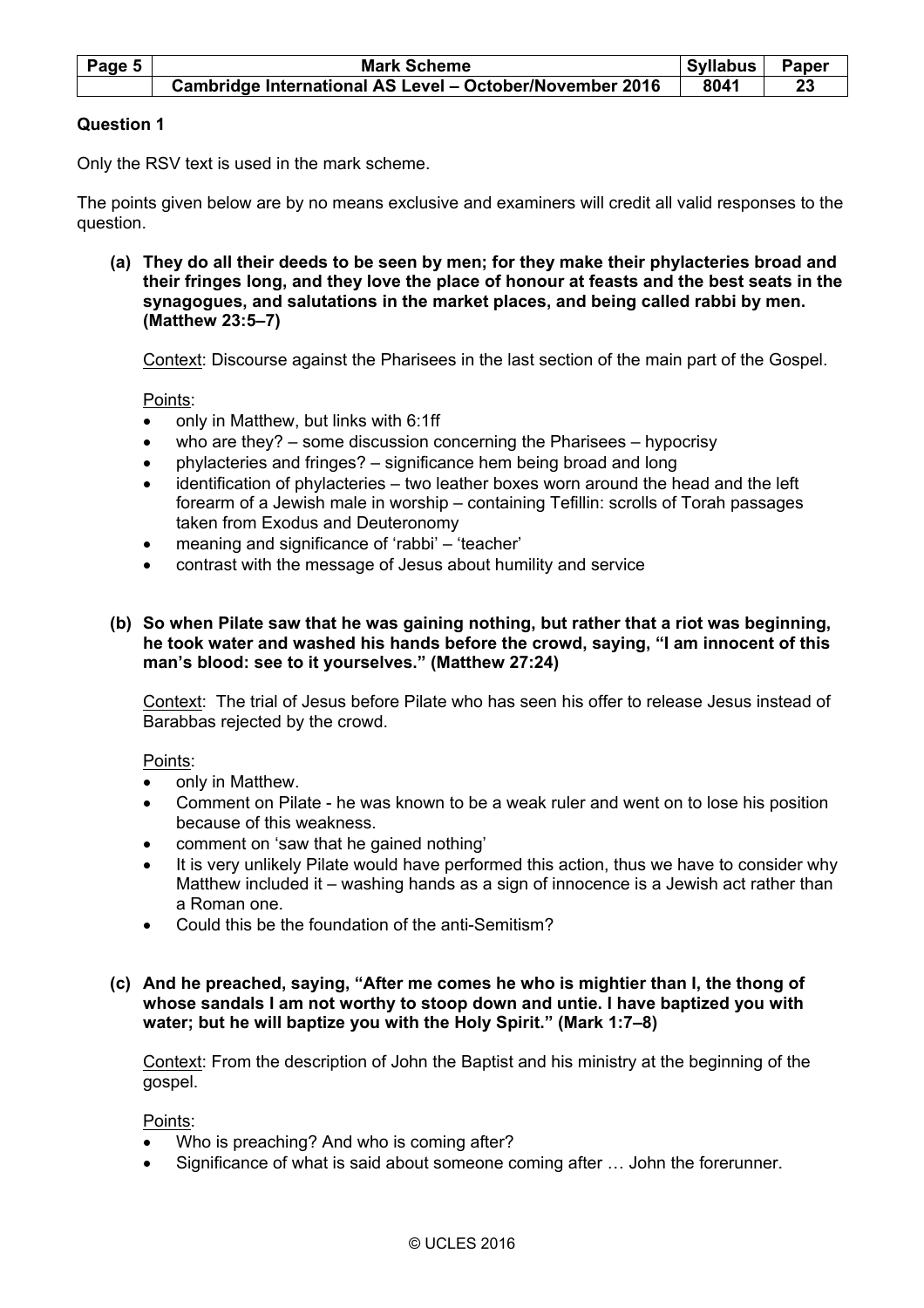| Page 6                                                        | <b>Mark Scheme</b>                                                                                                                                                                                                                                                                                                                                                                                    | <b>Syllabus</b> | Paper |
|---------------------------------------------------------------|-------------------------------------------------------------------------------------------------------------------------------------------------------------------------------------------------------------------------------------------------------------------------------------------------------------------------------------------------------------------------------------------------------|-----------------|-------|
|                                                               | Cambridge International AS Level - October/November 2016                                                                                                                                                                                                                                                                                                                                              | 8041            | 23    |
| $\bullet$<br>$\bullet$<br>$\bullet$                           | Significance of 'the thong of whose sandals ' showing the humility of John in the<br>presence of the Messiah. Not worthy of the act of a servant in the presence of the<br>Messiah.<br>Discussion concerning baptism by water - baptism signifying washing away of sin. A<br>new beginning. Cleansing from sin.<br>Contrast with baptism with the Holy Spirit. What is meant by the latter?           |                 |       |
|                                                               | (d) And he awoke and rebuked the wind, and said to the sea, "Peace! Be still!" And the<br>wind ceased, and there was a great calm. (Mark 4:39)                                                                                                                                                                                                                                                        |                 |       |
|                                                               | Context: Storm on the lake, the evening after a day of preaching in parables.                                                                                                                                                                                                                                                                                                                         |                 |       |
| ٠<br>$\bullet$<br>$\bullet$                                   | Points:<br>found also in Matthew and Luke<br>The lake is not named in this passage but is often thought to be the Sea of Galilee.<br>Comment on nature miracles in Mark specifically – the 'divine' side of Jesus – and<br>generally in the Synoptics.<br>Significance of what is said by Jesus here: power over wind and waves demonstrating<br>the Creator's power (cf Psalm 107:29).               |                 |       |
|                                                               | (e) When the messengers of John had gone, he began to speak to the crowd concerning<br>John: "What did you go out into the wilderness to behold? A reed shaken by the<br>wind?" (Luke 7:24)                                                                                                                                                                                                           |                 |       |
|                                                               | Context: Following the incident when some disciples of John had come to Jesus to ask who<br>he was.                                                                                                                                                                                                                                                                                                   |                 |       |
| $\bullet$<br>$\bullet$<br>$\bullet$<br>$\bullet$<br>$\bullet$ | Points:<br>Q material (also in Matthew)<br>explain who John was and why he had sent messengers to Jesus<br>Significance here of 'the crowds' and their possible reaction to what Jesus was saying.<br>the meaning of Jesus' statement<br>the relationship between John and Jesus - never easy in Luke<br>the "He" here is Jesus<br>OT background to this quotation – the 'reed' being of significance |                 |       |
| (f)                                                           | Soon afterward he went on through cities and villages, preaching and bringing the<br>good news of the kingdom of God. (Luke 8:1a)                                                                                                                                                                                                                                                                     |                 |       |
|                                                               | Context: Galilean ministry, after the incident in the house of Simon the Pharisee: the<br>anointing by and the forgiveness of the woman 'who was a sinner', Jesus has gone out<br>through cities and villages preaching the good news of the kingdom.                                                                                                                                                 |                 |       |
|                                                               | Points:<br>only in Luke.                                                                                                                                                                                                                                                                                                                                                                              |                 |       |

- Comment upon Jesus' mission to the 'cities and villages' comparison with Luke 10.
- comment upon the good news of the kingdom
- Luke's understanding of the 'Kingdom'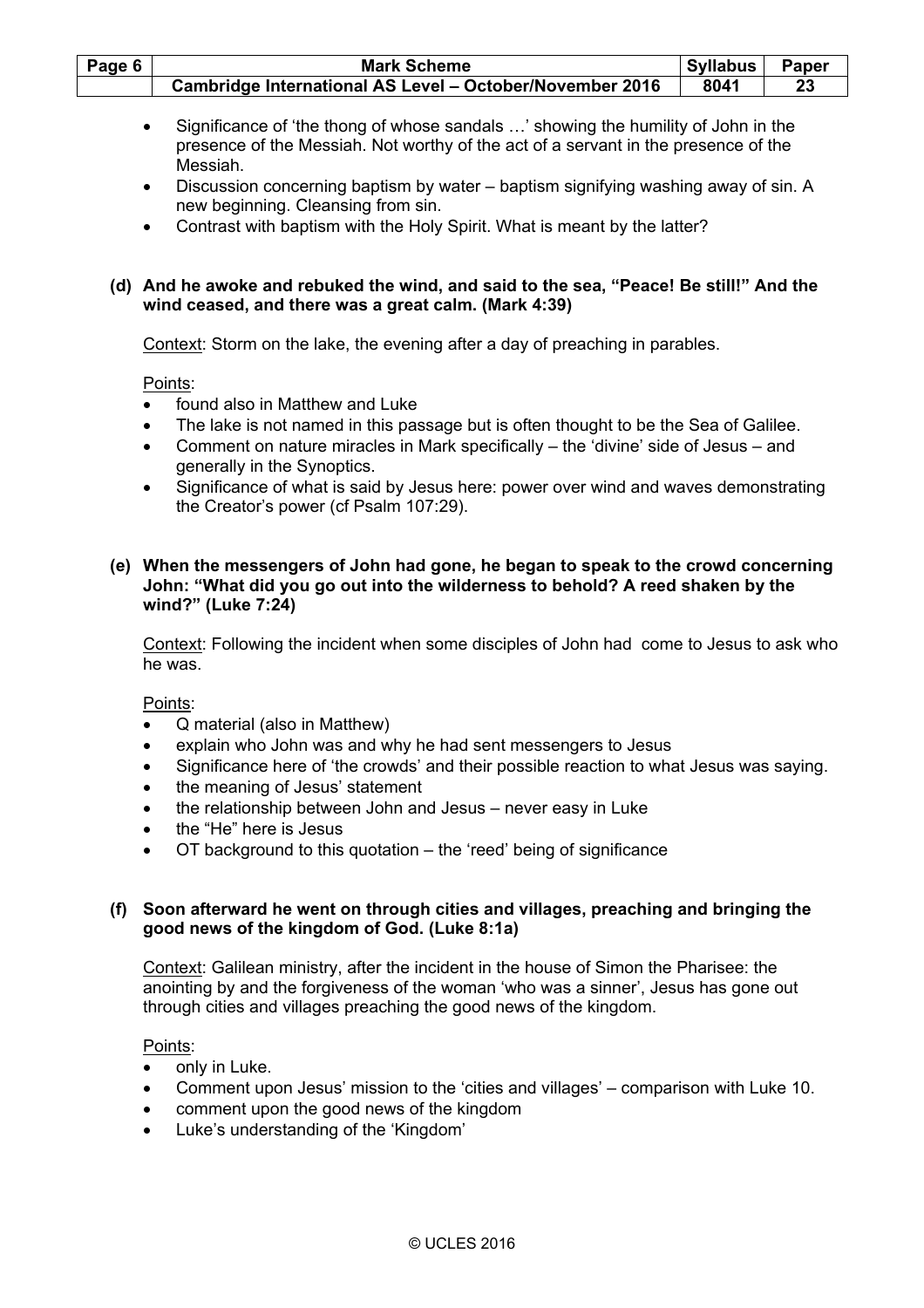| Page 7 | <b>Mark Scheme</b>                                       | <b>Syllabus</b> | Paper |
|--------|----------------------------------------------------------|-----------------|-------|
|        | Cambridge International AS Level - October/November 2016 | 8041            |       |

# **(g) Now there was a man of the Pharisees, named Nicodemus, a ruler of the Jews. This man came to Jesus by night and said to him… (John 3:1–2a)**

Context: Early in John's account of Jesus' ministry, just after the first Passover.

Points:

- only in John
- the first discourse
- Who is 'this man'? What is the significance of him being a Pharisee?
- Why did he come by night?
- What does it mean 'ruler of the Jews'?
- **(h) Since it was the day of Preparation, in order to prevent the bodies from remaining on the cross on the sabbath (for that sabbath was a high day), the Jews asked Pilate that their legs might be broken, and that they might be taken away. (John 19:31)**

Context: The crucifixion, just after Jesus had uttered his last words.

Points:

- only in John.
- The 'day of Preparation'… for the Passover, which opens up a significant discussion about the timing of the crucifixion in John.
- Pilate: who was he and what was his part in John's account?
- Why should bodies not be on the cross on the Sabbath? The Sabbath laws prevented dead bodies being touched on the Sabbath – they were deemed unclean.
- significance of the breaking of the legs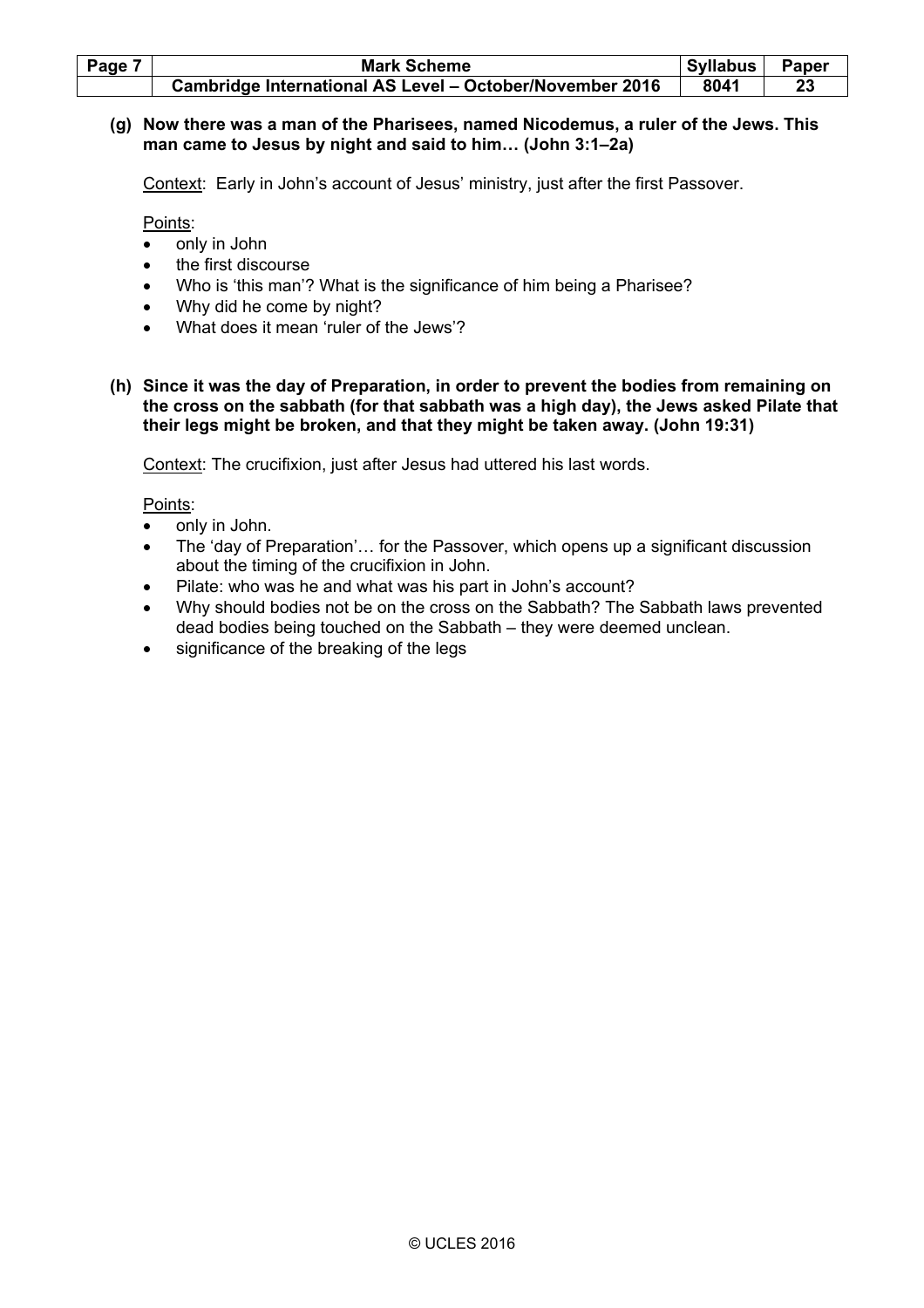| Page 8 | <b>Mark Scheme</b>                                       | <b>Syllabus</b> | Paper |
|--------|----------------------------------------------------------|-----------------|-------|
|        | Cambridge International AS Level - October/November 2016 | 8041            |       |

**Essays:** each is marked out of 25. Essays must deal with the question asked and some of the points outlined below may be expected but they are not definitive or exclusive.

### **Essay Questions on specific gospels.**

# **2 How important are forgiveness and compassion in Matthew's Gospel?**

 Here the question is looking at forgiveness and compassion. How is Jesus' teaching displayed in his actions? Examples of both of these acts are necessary for a rounded and full answer to this question. The two concepts are drawn together in Matthew's account of the Sermon on the Mount therefore there should be material from this in the candidate's answers. The other sources of material are the parables of Jesus and some material from the miracles of Jesus. Candidates need to demonstrate that they have considered both of these characteristics and not just one or the other. Essays should demonstrate a balance in the way they have constructed their answer.

### **3 How significant is the use of prophecy in Matthew's Gospel?**

 In Matthew's Gospel Jesus' life is shown as the fulfilment of the Law and the Old Testament prophets. This question will look into the Jewishness of this Gospel. Matthew makes the greatest use of prophecy. A total of 14 items are quoted by Matthew, most introduced with a statement to the effect that: "… all this took place to fulfill …"

 Isaiah is most widely cited by Matthew. There also are references to Samuel, Psalms, Jeremiah, Hosea, Micah and Zechariah.

 Matthew's drive to demonstrate that Jesus' life is a fulfilment of prophecy can lead to a particular interpretation of the Old Testament scriptures – beginning with the virgin birth of Jesus: "Look, the virgin shall conceive and bear a son, and they shall name him Emmanuel." (Matthew 1:23, from Isaiah 7:14).

 This question asks for the candidate to make an assessment of the significance of prophecy and some attempt to address this is necessary for high marks. There is plenty of material to draw from.

 Some candidates may make mention of the figures of Moses and Elijah's appearances at the Transfiguration as part of their answer. Comment should be included about the purpose of Matthew in writing his Gospel. A clear attempt to address the question in full is needed.

### **4 Assess the view that the death of Jesus is the most important event recorded in Mark's Gospel.**

 Mark's gospel is often seen as the gospel of the Passion because of the sheer volume of the work given over to the death of Jesus. The whole point of Jesus' Messianic identity being kept secret in Mark's Gospel is that he had to die. Even when the disciples confess that he's the Messiah and they come to understand him as this, they don't really realize that he must die as part of his Messianic identity. The emphasis on Jesus' time has come or his time is not yet here is evidence that the Gospel is given over to this event.

 There is a lot of material that is available to answer this question – the timing of his life and death, the Messianic Secret, the events of the last week and the fulfilment of Jesus' work on earth. Mark's gospel is the first one that really tells us the Passion Narrative in as much detail. The way Mark tells the story of the death of Jesus is to see him as a lonely figure who goes to his death abandoned by all of his followers and supporters and even abandoned by his God. Jesus from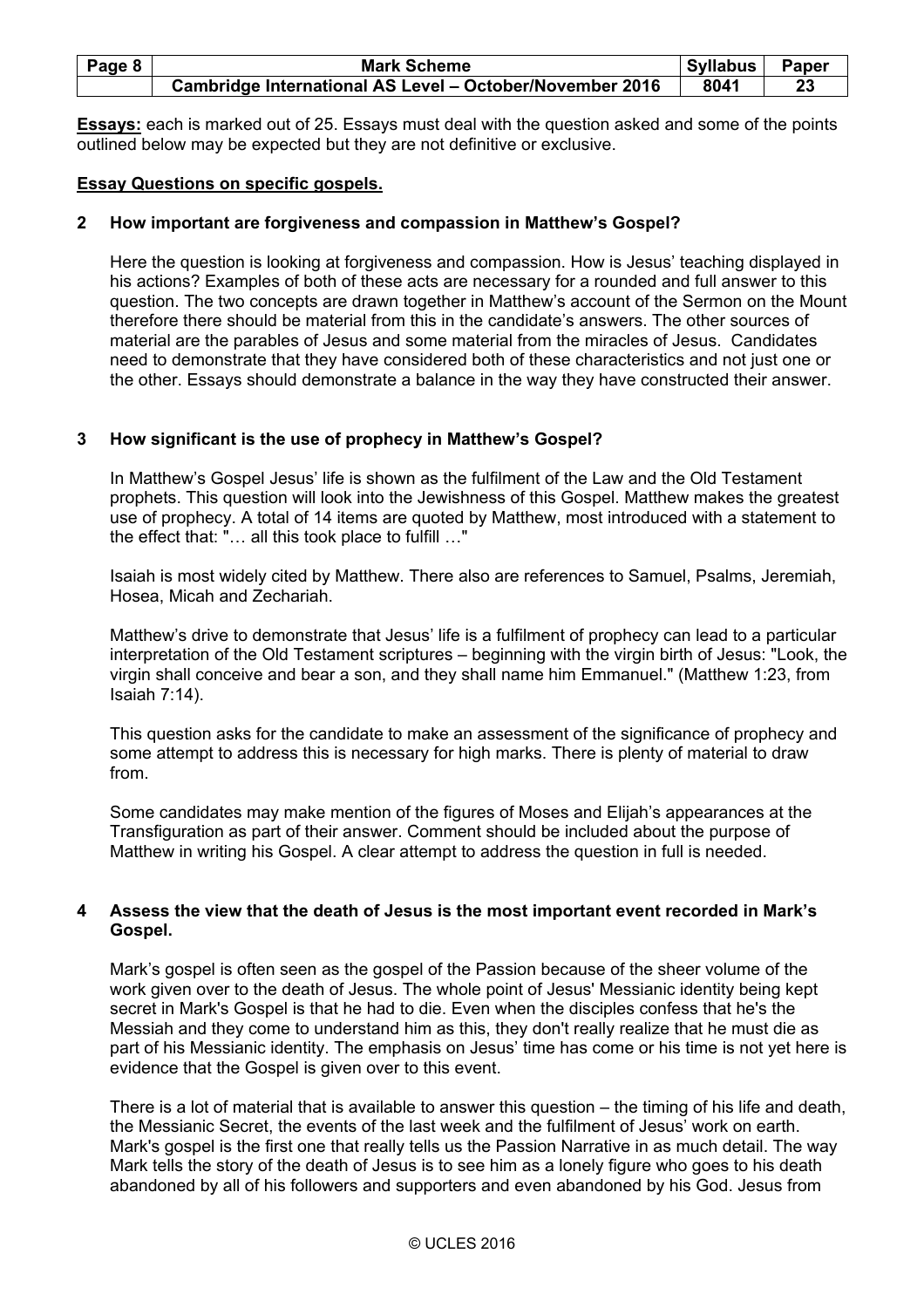| Page 9 | <b>Mark Scheme</b>                                              | Syllabus | <b>Paper</b> |
|--------|-----------------------------------------------------------------|----------|--------------|
|        | <b>Cambridge International AS Level - October/November 2016</b> | 8041     |              |

the cross says, "My God, my God, why have you forsaken me?" His death is seen as the fulfilment of his life's mission.

 Candidates should find this an interesting choice of question but answers should include an element of assessment of this matter therefore they need to show that it is possible to view other events as important also: Jesus' ministry and teaching, his miracles and his parables have a distinct and important contribution to make, but are they as important as the death to the writer of Mark?

### **5 Examine Jesus' teaching about the kingdom of God in Mark's Gospel.**

 Answers should reflect the two main views of the Kingdom (i) the present reality (Jesus healing the sick, attested at the baptism and the transfiguration, the words of the centurion at the cross, some of the 'son of man' sayings, etc); (ii) the future coming (passages such as Mark 13). The kingdom of God parables of Chapter 4 are an important area of discussion.

 The Kingdom is not a place, or a group of people, but denotes the power and the rule of God. This Kingdom will involve a battle between the powers of evil and the power of God. We see this both in the healing of the sick (especially the casting out of demons) and in the Markan Apocalypse (Mark 13).

### **6 'The songs of Mary, Zechariah and Simeon all set the scene for what is to follow later in Luke's Gospel.' Discuss.**

 Candidates should attempt to develop some of the main Lukan themes in their discussions. Magnificat (Mary): extolling the poor at the expense of the rich and powerful, the choice and status of Mary. Benedictus (Zechariah): Davidic messiah defeating enemies, bringing light to the world. Nunc Dimittis (Simeon): salvation of the people (Jews) and the light to the Gentiles.

Themes include: the poor, the rich, women, joy, universalism and salvation.

 Candidates may demonstrate that these songs show the strong initial connection with the Jewish world from which the Gentile mission begins.

### **7 Examine Luke's account of the resurrection and of the post-resurrection appearances of Jesus.**

 There is plenty material in the last section of the Gospel (Luke 24) and candidates are likely to focus their discussion upon the theologically rich 'Emmaus' story (Luke's own material) and the fulfilment of scripture.

 The two men did not recognise Jesus as the one who walked with them. In addition there is the resurrection itself (the question is not just asking for 'L' material).

 All the accounts of the resurrection appearances are a surprise to the disciples involved which indicates their lack of understanding and faith.

 Jesus' appearances to the disciples in Jerusalem with him eating fish; his teaching to them concerning the scriptures, and finally the ascension.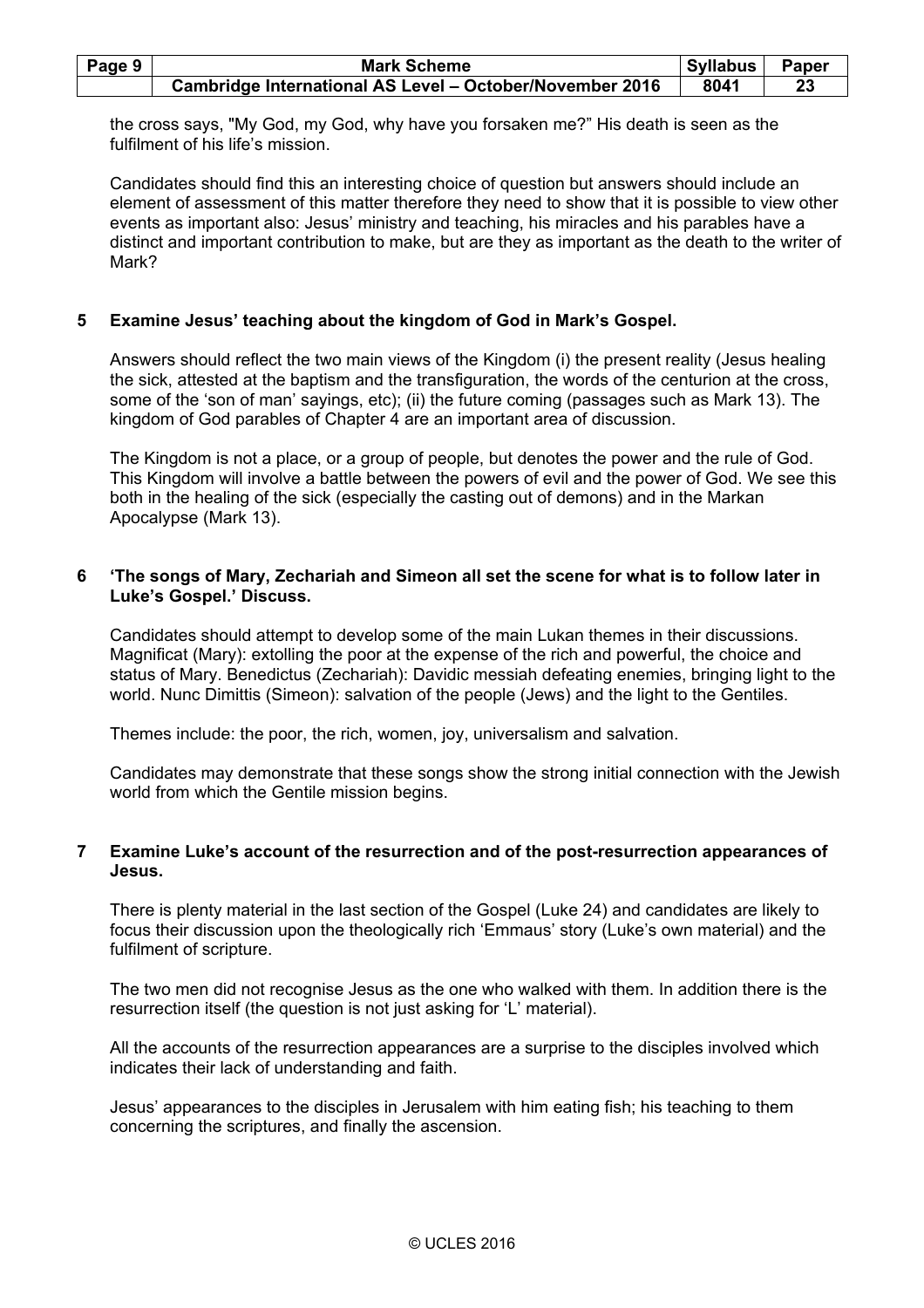| <b>Page 10</b> | <b>Mark Scheme</b>                                              | Syllabus | <b>Paper</b> |
|----------------|-----------------------------------------------------------------|----------|--------------|
|                | <b>Cambridge International AS Level - October/November 2016</b> | 8041     |              |

# **8 Show why the resurrection of Lazarus is seen as central to the Gospel of John.**

This presupposes an awareness of the 'I am' sayings and the 'signs' in John's gospel.

 There will be some retelling of the story to set this in context but in order to gain the higher marks there needs to be an understanding of the wider significance of this event in the life of Jesus in preparation for his own resurrection.

 Following this miracle the Pharisees speed up their action against Jesus and so this is the final incident after which the Gospel heads towards his Passion and final days.

 The candidate is invited to make an assessment as to the centrality of this miracle and therefore there is a need to analyse the significance in the light of the events which followed;

- the Pharisees called a meeting of the Sanhedrin and the plot to kill Jesus followed
- Jesus was no longer able to move around publically but withdrew to a quiet place
- this was just prior to the beginning of the last week of Jesus' life.

# **9 Discuss the importance of the following 'I am' sayings in John's Gospel.**

- **(i) the Good Shepherd**
- **(ii) the resurrection and the life**

# **(iii) the way, the truth and the life.**

 The 'I am' sayings are central to the Johannine christology. This discussion should allow candidates to show a good general knowledge of the christological points that arise and a specific knowledge of these 'I am' sayings. The term 'I am' is used 27 times in the gospel and answers could make reference to many but should have a knowledge of the 3 specific sayings. Examiners should expect a detailed discussion of each. The essays should present specific points being brought out by way of example and illustration. These 'I am' sayings are found in

# • 10:11,The Good Shepherd

 In this passage, Jesus contrasts the shepherd with the hired hand who runs away while the shepherd lays down his life for the sheep. What are other differences? How can we recognise the hired hand?

 Jesus also compares his knowledge of the sheep and theirs of him with the knowledge the Father and the Son have for each other. How do we as sheep know our shepherd? What does it say about our knowledge of him and our relationship to him to make this comparison with the Trinity? Who are the other sheep, not of this fold? How does he bring them in?

11:25. The resurrection and the life

 Here Jesus proclaims himself to be our way to his destination, to his Father's house. What does it mean for him to be a way (the context shows Jesus means a path or a route here)? And he proclaims that he is Life itself when resurrecting a dead friend.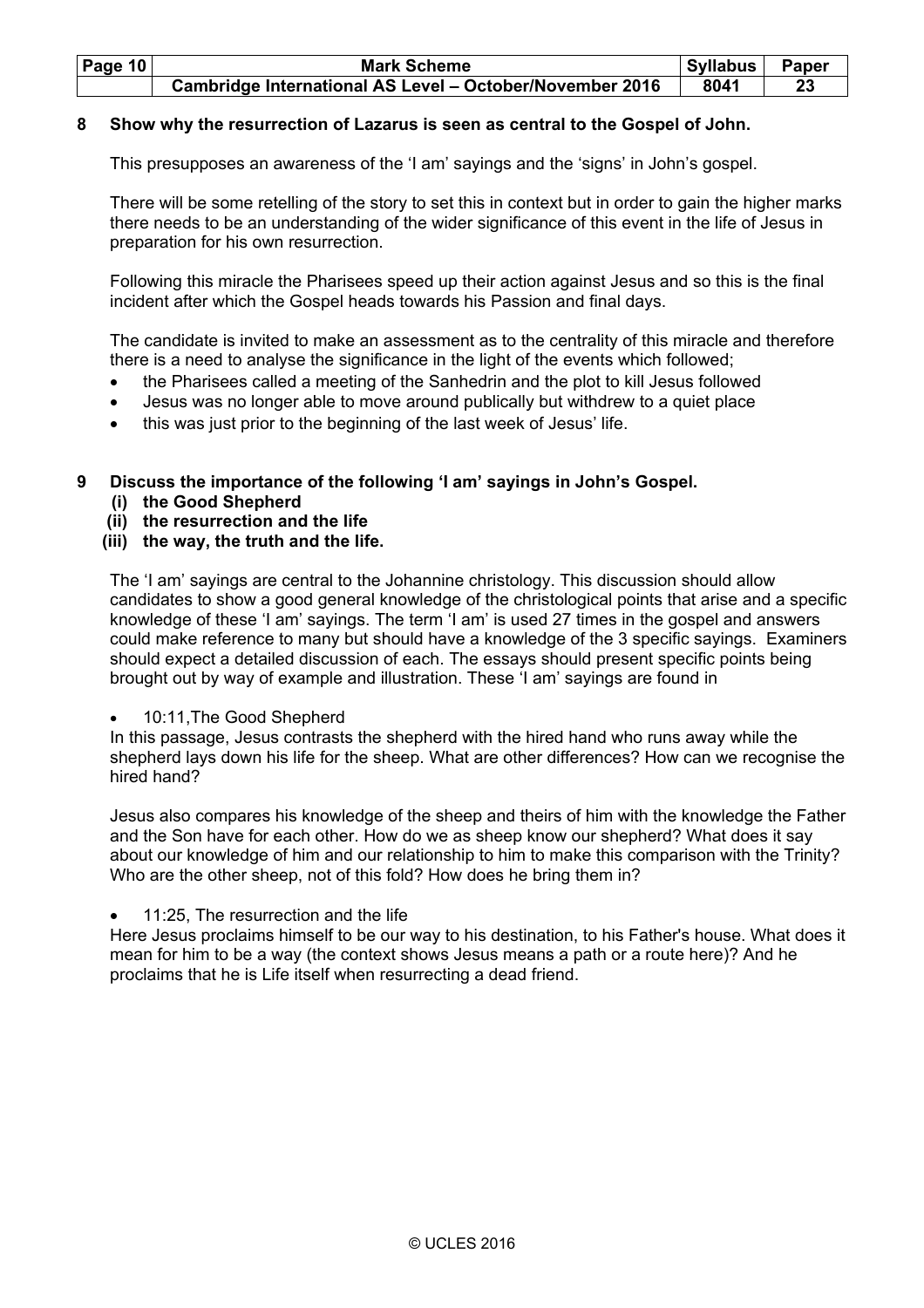| Page 11 | <b>Mark Scheme</b>                                              | <b>Syllabus</b> | <b>Paper</b> |
|---------|-----------------------------------------------------------------|-----------------|--------------|
|         | <b>Cambridge International AS Level - October/November 2016</b> | 8041            |              |

#### **Essay questions on general gospel themes**

### **10 Explain and analyse the teaching of Jesus on discipleship and commitment.**

 There is a lot of material in the Synoptics (especially Luke) which candidates can draw from – discussions with Nicodemus and the Samaritan woman. The scope for this question is quite large. Candidates who write about just the disciples themselves, rather than discipleship will not answer the question asked. Discipleship may include:

- the cost of discipleship
- possessions and discipleship
- mission and discipleship
- disciples called to leave all.

The relationship between discipleship and commitment.

### **11 Examine solutions to the Synoptic Problem.**

The emphasis is first on setting out their understanding of what the problem is before discussing the various scholarly solutions put forward.

Diagrams can be used but for higher marks they should be accompanied by a written explanation. A lot of candidates will refer to dated scholarly evidence from Streeter and Wrede. Main points:

- priority of Mark
- Luke's own material 'L'
- Matthew's own material 'M'
- Quelle (Q) source
- Two source hypothesis
- Four source hypothesis

#### **12 Discuss Jesus' teaching on wealth and material possessions.**

 There is ample material to draw on but to gain higher marks there must be an attempt to show that they know that the different gospel writers approach this topic in a way that reflects their individual themes and particular interests. There is a lot of material to be found in Luke as a more 'social' gospel and Matthew with its flavour of Judaism.

Some materials available for comment –:

- the rich (ruler) man who comes to Jesus
- the parable of Lazarus and the rich man
- the temple tax
- the cost of discipleship leaving all to follow Jesus
- the widow's coins
- the woman and the expensive perfume.